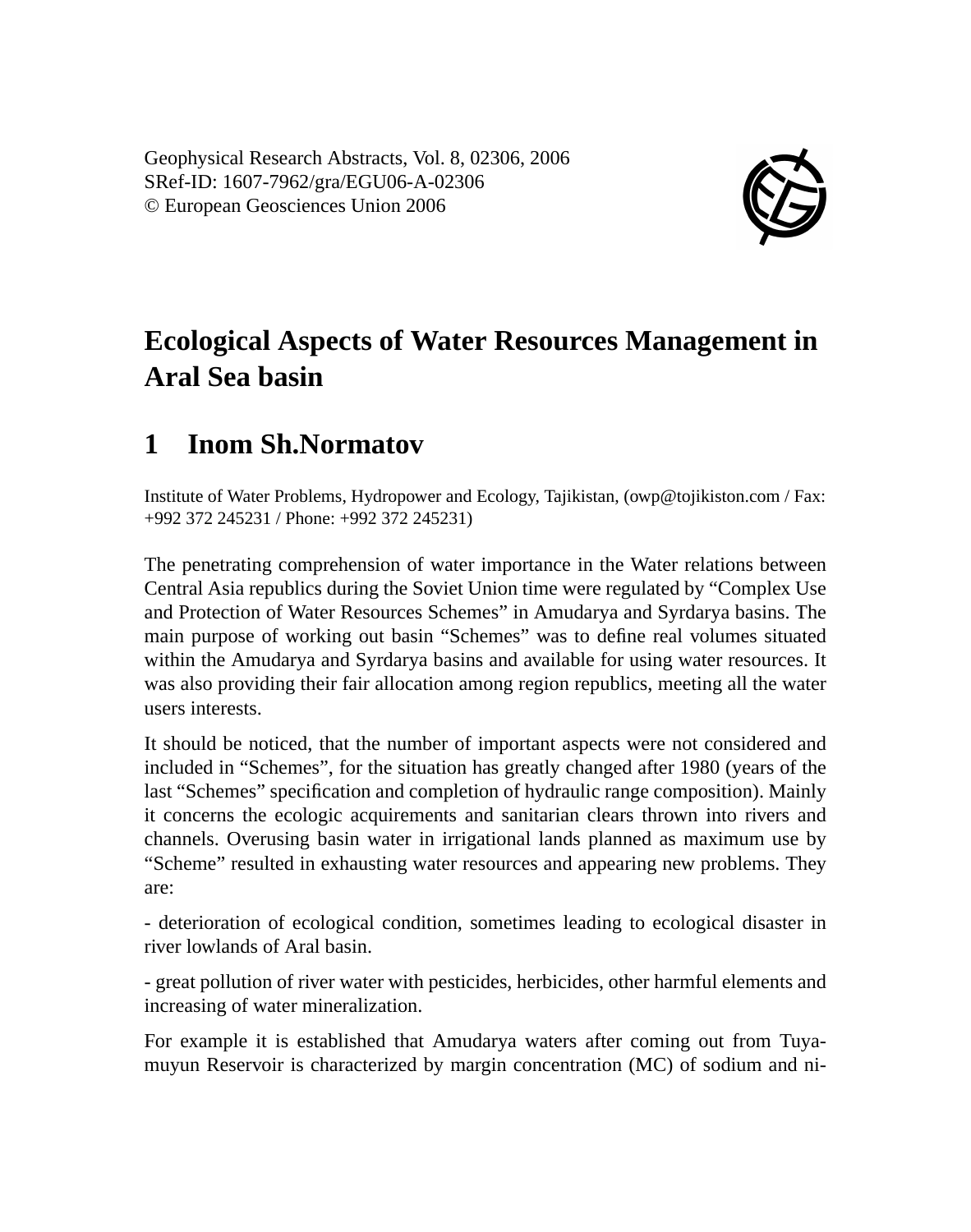trites  $(NO<sub>2</sub>)$  exceeding in 1.2 and 2.3 times accordingly, in Nukus region MC exceeding of heavy metals is observed. Mineralization of water coming from Shardarin Reservoir increased to 1.4g/l and in Kazalinsk region up to 2g/l, which exceeds the norm twice. Finding out of heavy metals (Pb, Zn, Cr, Ni, Cd, and Hg) with concentration in tens and hundreds times exceeding MC in Syrdarya water and it's tributaries first of all is connected with conditions of narrow-department approach to assimilation entrails using not modernized technological working out schemes.In water gathering areas of Naryn-Syrdarya basin only in the territory of Kirgizstan there are situated 14 suspended and working mining industry objects, and volume of solid waste materials exceeds 550-mln m<sup>3</sup>. The International Fund for Aral Salvage, for example, published the booklet (September, 1997), in which there is submitted the enumeration of the basin projects requiring additional donor support. It is remarkable, that the majority of these projects concern investigations of water arteries quality of the Aral basin. The problem of studying the water quality change and development of mechanisms of its control is still actual and concerns not only the separately taken country of Central Asia, but all the states of the region. Here it would be possible to recommend development of bilateral and multilateral legal mechanisms for strict adhering to 13 and 16 principles of Rio Declaration, concerning the duty and compensation for ecological damage and approach, that the contaminant pays for contamination. Let's assume, that tranceboundary river taking its beginning in the country – the Upper  $(\hat{A})$  runs through the territory of the next state  $(\hat{A})$  into the country of Lower  $(\hat{N})$ . According to limited water system if mineralization degree of a river drain exceeds,  $(\tilde{N})$  shows  $(\hat{A})$ the demand for super limited water intake as compensation.

Two versions in this case are possible:

1.  $(\hat{A})$ , which was asked to keep to the limited water intake, should address  $(\hat{A})$  with the similar demand.

2.  $(\hat{A})$  should decrease its own limit of a water intake to meet the demand of  $(\hat{N})$ .

As the author of limited water intake system states, the river drains going from mountainous territories of their forming are polluted almost with nothing and differ by its small mineralization degree. Therefore, the demand of  $(\hat{A})$  will be automatically rejected by  $(\hat{A})$ .

It goes without saying, that the version 2 neither is appropriate; for it defines the main source of several hundred thousand people's lives.

Region and social responsibility for steady water supply, for example, called immediate reaction of 5 Governments in Central Asia. In February 1992 there was founded Interstate Coordination Water Commission (ICWC). The foundation of ICWC in dif-